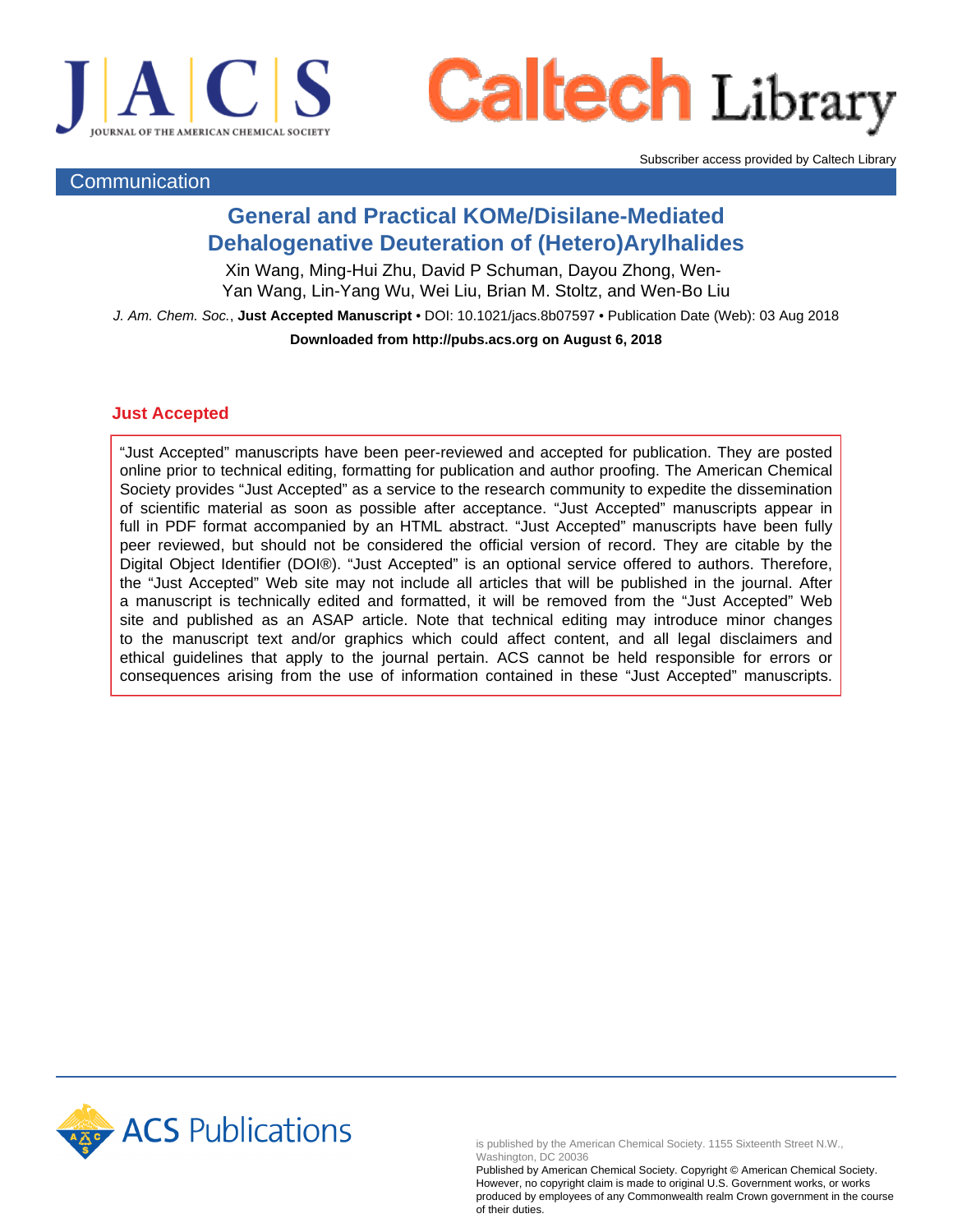# **General and Practical KOMe/Disilane-Mediated Dehalogenative Deuteration of (Hetero)Arylhalides**

Xin Wang,† Ming-Hui Zhu,† David P. Schuman,# Dayou Zhong,† Wen-Yan Wang,† Lin-Yang Wu,† Wei Liu,† Brian M. Stoltz,# Wen-Bo Liu\*†

† Engineering Research Center of Organosilicon Compounds & Materials, Ministry of Education, College of Chemistry and Molecular Sciences, Wuhan University, 299 Bayi Rd, Wuhan, Hubei, China, 430072

# Division of Chemistry and Chemical Engineering, California Institute of Technology, Pasadena, California 91125, United States

Supporting Information Placeholder

ABSTRACT: Herein we describe a general, mild and scalable method for deuterium incorporation by potassium methoxide/hexamethyldisilane-mediated dehalogenation of arylhalides. With  $CD_3CN$  as a deuterium source, a wide array of heteroarenes prevalent in pharmaceuticals and bearing diverse functional groups, are labeled with excellent deuterium incorporation (>60 examples). The ipsoselectivity of this method provides precise access to libraries of deuterated indoles and quinolines. The synthetic utility of our method has been demonstrated by the incorporation of deuterium into complex natural and drug-like compounds.

Deuteration has found widespread applications in chemistry and related fields, such as organic synthesis, $1$  mechanistic studies, $2$  quantitative analyses, $3$ and pharmaceutical discoveries and developments.4 Deuterium labeling techniques are broadly utilized as efficient tools for optimization of metabolic stability and toxicity of drugs.<sup>5</sup> Moreover, introducing deuterium into active pharmaceutical ingredients may enhance their pharmacokinetic and pharmacodynamics properties.6 Therefore, deuterium incorporation is clinically meaningful and has the potential to enable new drug discovery. 4

 Development of efficient methods for deuteration has recently attracted much attention.<sup>7,8</sup> Dehalogenative deuteration of widely available arylhalides is a convenient way to access versatile deuterated products. A number of methods enabling such transformation have been reported and widely used, $^{7\text{--}10}$  such as lithium-halogen exchange, $^9$ transition-metal-catalyzed dehalogenative reduction,<sup>10a-f</sup> and organotin10g or sodium amalgam10h mediated halogen abstraction (Scheme 1a - c). However, the necessities of precious metal catalysts/ligands, toxic tin reagents, or highly reactive alkyllithium reagents under cryogenic conditions

disadvantage the applications of those protocols. Crucially, one of the major challenges and potential limitations in halogen/lithium exchange is the poor tolerance of functional groups.9 Alternatively, direct hydrogen isotope exchange  $(HIE)$  was found to be a straightforward strategy, $11$  and great advances were made recently by the Chirik<sup>11f</sup> and Macmillan<sup>11g</sup> groups using iron and iridium photoredox catalysis respectively. Although these are powerful methods, achieving precise site-selectivity and high deuterium incorporation is still challenging. Therefore, general and mild methods with broad substrate scope, precise selectivity, and excellent deuterium incorporation are highly desirable. Recently, we have developed a simple dehalogenative deuteration strategy using a combination of potassium methoxide (KOMe) and hexamethyldisilane (Me3SiSiMe3) in  $CD_3CN$  at room temperature (Scheme 1d). This mild method works well with arylhalides and alkenylhalides, and tolerates a wide range of functionalities. Moreover, deuteration can be easily controlled as the ipso-deuteration products are formed in a site-specific manner. Herein we wish to report the preliminary studies of this methodology.<sup>12</sup>

#### Scheme 1. Deuterium Incorporation with Arylhalides.



ACS Paragon Plus Environment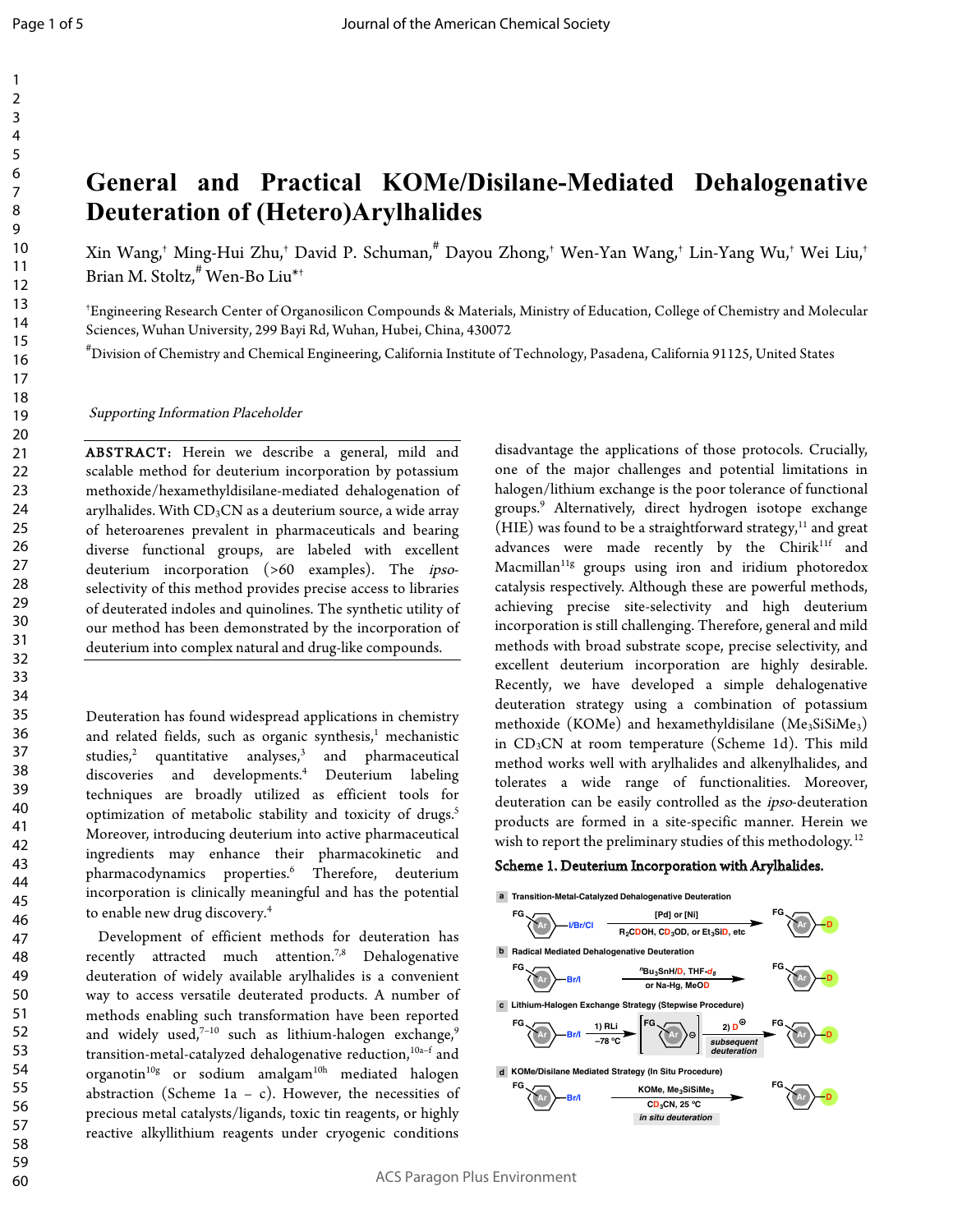

<sup>a</sup>Reactions were conducted on 0.5 mmol scale. <sup>b</sup>With 20 equiv of CD<sub>3</sub>CN. With 50 equiv of CD<sub>3</sub>CN. <sup>4</sup>With KOMe (4 equiv) and Me $_3$ SiSiMe $_3$  (4 equiv). '0.2 mmol scale with 1 mL CD $_3$ CN. 'Proton/deuterium exchange ratio of acidic protons with CD $_3$ CN.

 Our investigations started with 1-methyl-5-bromoindole (1a) as a model substrate. Extensive optimization experiments identified that treatment of 1a with KOMe, Me3SiSiMe3, and a relatively cheap deuterium source–  $CD<sub>3</sub>CN$  (20 equiv) led to the desired product 2a in excellent yield (see Table S1 in SI for condition optimizations and discussions). Iodoindole shows similar reactivity, but chloroindole or fluoroindole is completely inert. It is worth noting that the reaction occurs at room temperature with exclusively deuterium incorporation and without the formation of silylation byproducts. 13

 With the optimized conditions in hand, we next turned our efforts to investigate the scope of substrates (Scheme 2). 5- Bromoindoles with various N-protecting groups such as Me, Bn, allyl, and MOM, all provided the corresponding deuterated products  $(2a - 2d)$  in 61 – 92% yield. Many other pharmaceutically important heterocyclic scaffolds, including quinoline (3a), isoquinoline (3b), pyridine (4a), (tetrahydro)carbazole (4b and 4c), benzothiophene (4d), and thiophene (4e), all provided the deuterated heterocycles in moderate to good yield  $(61 - 91 \%)$ . Naphthalenes and fluorene were also compatible delivering the corresponding products (4f, 4g and 4h) smoothly. Next, we explored the electronics effect of substituents on arylbromides. Diverse functionalities such as pyridine  $(4i)$ , nitrile  $(4j)$ , epoxide  $(4k)$ , sulfone  $(4l)$ , amine  $(4m)$ , morpholine  $(4n)$ , benzyloxy (4o), were all well tolerated and offered access to deuterium derivatives in 60 – 98% yield. Products 4p and 4q were obtained without affecting the chloride and fluoride. In particular, boronate (Bpin) containing product 4r was successfully synthesized in 72% yield which allows the streamline derivatizations of this deuterated moiety. Surprisingly, the debromination proceeded efficiently even with a sterically-encumbered substrate (2,4,6-tri-tertbutylbenzyl bromide) to give product 4s in 88% yield.

 To further elaborate the functional group compatibility of this chemistry, a variety of oxygen-tethered benzyl bromides were prepared and subjected to the standard conditions  $(5a -$ 5g). To our delight, substrates with a side chain containing amide  $(5a)$ , free alcohol  $(5b)$ , chloride  $(5c)$ , azide  $(5d)$ , internal or terminal olefins ( $\mathbf{5e}$  and  $\mathbf{5f}$ ), and terminal alkyne (5g) all underwent debrominative deuteration smoothly resulting in the corresponding products in 62 – 94% yield. Interestingly, a free alcohol was partially protected in situ to form silyl ether as well (i.e.,  $5b$ , see SI).<sup>14</sup> In addition, benzooxazole, pyrimidine, and piperiazine containing deuterated compounds  $(6a - c)$  were also successfully accessed in 80% – 89% yield. Finally, the reactions with methoxymethyl-protected  $(S)$ -3,3'-dibromo-BINOL and alkenylbromide furnished products 6d and 6e in 67% and 80% yield, respectively.

 Several additional points regarding the substrate scope investigations are noteworthy. Sensitive functionalities that are incompatible with alkyl lithium, such as epoxide, nitrile, quinoline, pyrimidine etc, are well tolerated. For instance, treatment of epoxide S4k and nitrile S4j under halogen/lithium exchange conditions resulted in cyclized 4k' and  $4i'$  as the major products (eqs 1 and 2). A direct comparison with previously strategies demonstrated that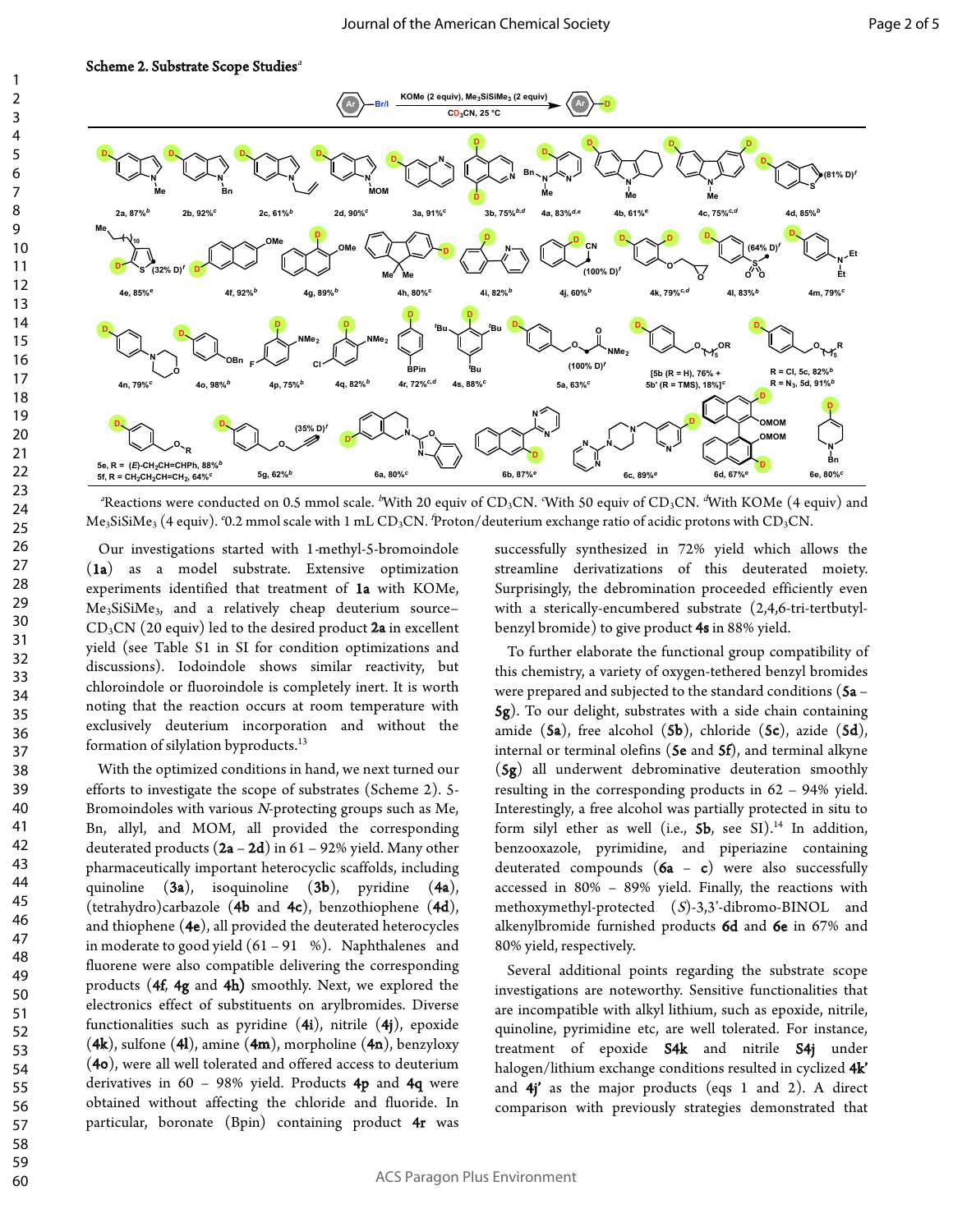Scheme 3. Deuterium Incorporation into Pharmaceutically important molecules and Scale-up Reaction<sup>a</sup>



"See SI for the detailed reaction conditions.  $^b$ Proton/deuterium exchange ratio of acidic protons with CD3CN.

our chemistry not only allows a broad substrate scope but also offers a positional complement to recently reported twostep procedure of phosphorium salt formation/deuteration of pyridines and diazines<sup>12a</sup> (see Scheme S1 in SI for the comparison results with halogen-lithium exchange, transition-metal catalysis, and sequential phosphoration/deuteration). Secondly, substrates bearing acidic protons (i.e.,  $\alpha$ -position of nitrile, amide, and sulfone) undergo proton/deuterium exchange with  $CD_3CN$ . Finally, with respect to known limitations, monosubsituted or 1,2 disubstituted linear alkenylbromides gave eliminated alkynes without formation of the desired deuterated products.



 The promising functional group tolerance and mild reaction conditions of this protocol enable its application to the deuteration of pharmaceuticals and natural product derivatives (Scheme 3a). Introducing deuterium into menthol (7a) and glucofuranose (7b) derivatives were successfully realized in excellent yields. Deuterated naftifine  $(7c)$ , pheniramine  $(7d)$ , methylduloxetine  $(7e)$ , diphenhydramine (7f), imipramine (7g), clomipramine (7h), aplysamine (7i) were achieved from the corresponding bromide precursors in 73 – 91% yield. A triazole derivative of estradiol (7j) was accommodated and deuterium was introduced in 82% yield. Additionally, deuterated estrone analogs ( $7k - 7m$ ) were readily synthesized in  $68 - 85%$ yield. In the case of estrone  $7m$ , the carbonyl group adjacent to a quaternary carbon was compatible. Moreover, a formal isotopic exchange of the original C–H bond of

methyltocopherol  $(7n)$  was realized by performing both the bromination<sup>15a</sup> and deuteration in a one-pot fashion to eliminate the need for isolation of the bromo-precursors (Scheme 3b). Finally, we were delighted to find that the reaction was amenable to scale up using 20 equivalent of deuterium source without loss of efficiency (Scheme 3c).

#### Scheme 4. Combinatorial Synthesis of Libraries of Deuterated Indoles (a) and Quinolines  $(b)^a$



a Reactions were conducted on 0.5 mmol scale with 20 equiv of CD<sub>3</sub>CN. <sup>b</sup>With *N*-Me-2-I-indole as substrate. With 50 equiv of CD<sub>3</sub>CN.

 Precise deuteration of the specific bond of interest is necessary for methods to be useful in drug discovery and mechanistic studies. Such a highly selective deuteration is still a significant challenge for the HIE processes.<sup>11</sup> In contrast, given the availability of diverse arylhalides,<sup>15</sup> sitespecifically introducing deuterium into target molecules could be rapidly accessed by our methodology. To showcase this feature, pinpoint incorporation of deuterium into privileged heterocycles was carried out. Starting from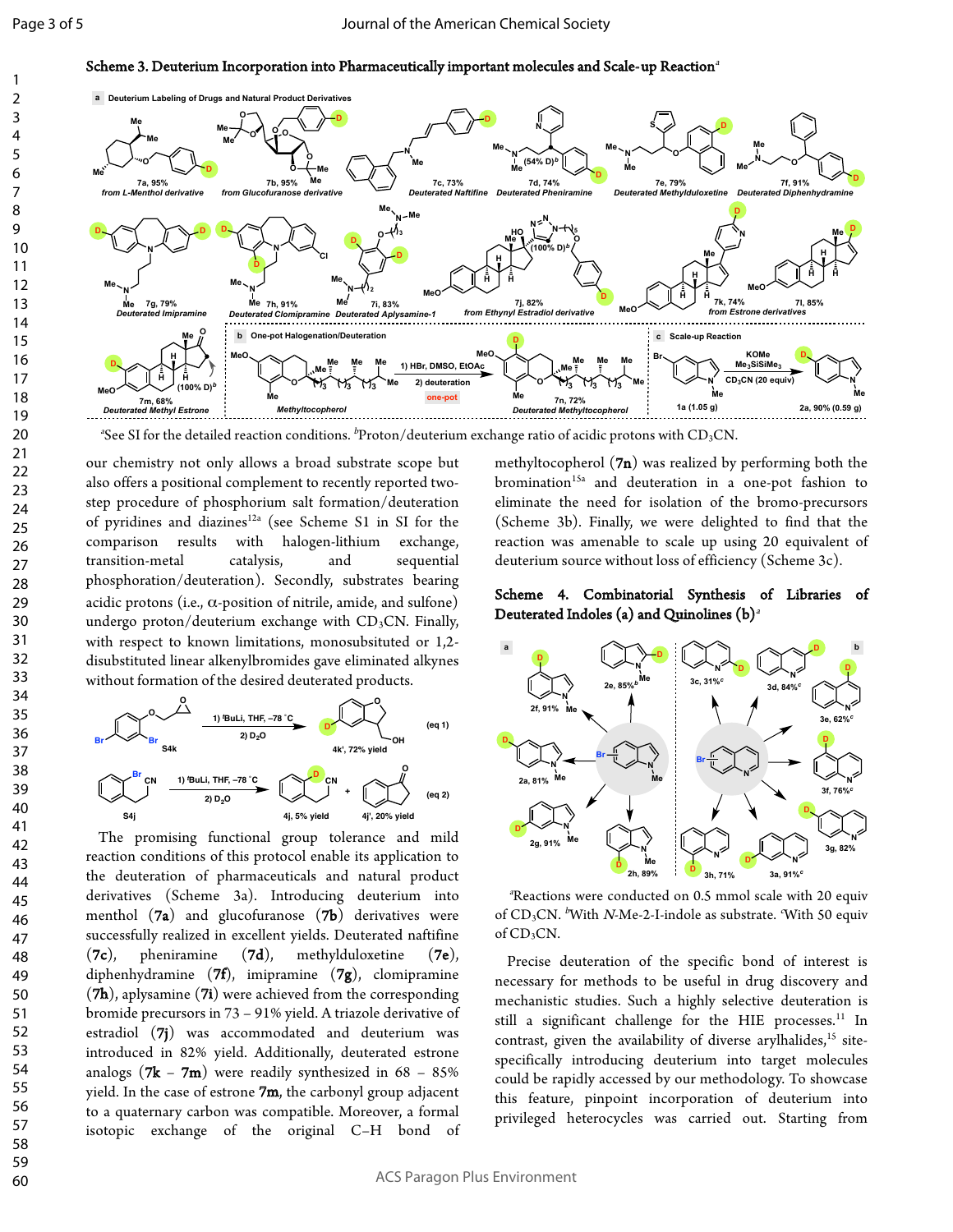bromo- or iodo-precursors, a library of deuterated indoles  $(2a, and 2e - 2h)$  were synthesized in moderate to good yield (81 – 91%) with excellent deuterium incorporation (Scheme 4a). Similarly, quinolones (3a, and  $3c - 3h$ ) were successfully labeled (from C2 to C8) in 31 – 91% yield (Scheme 4b).

 A number of synthetic methods with potassium alkoxides and organosilanes have been reported involving the intermediacy of either radicals or silyl anions.13,16 We first considered the possibility of a radical pathway. The addition of TEMPO, which is able to shut down the silyl radical addition, 16e has little effect to the deuteration reaction (see Scheme S2a in SI). Moreover, when a radical probe substrate 1-bromo-2-(but-3-en-1-yl)benzene was used, ipsodebromination product was obtained in 54% yield exclusively without the observation of radical cyclization reaction (Scheme S2b). <sup>17</sup> Those results indicate that a free radical species is less possible. Inspired by previous studies reporting silyl substitutions of aryl halides by Ito et al<sup>18</sup> and Strohmann et al, <sup>19</sup> a putative mechanism involving an anionic pathway is proposed to be active under our reation conditions (Scheme S2c). The mixture of KOMe and Me3SiSiMe3 may slowly generate trimethylsilyl anion or a nucleophilic hypervalentsilane species, <sup>16</sup> which attacks the aryl bromide to form an aryl carbanion.<sup>18</sup> The transient carbanion is instantaneously trapped by the large excess of CD3CN to provide the desired deuterated product. Detailed studies aimed at understanding mechanism will be carried out to further probe this hypothesis.

 In summary, a general KOMe/disilane-mediated ipsodehalogenative deuteration reaction in  $CD<sub>3</sub>CN$  was developed. This method features operationally simple procedures, mild reaction conditions, readily available reagents, and good functional group tolerance. A diverse range of valuable deuterated (hetero)arenes, natural products, and pharmaceuticals were isotopically labeled with excellent deuterium incorporation and specificity. Further mechanistic studies are currently ongoing.

#### **ASSOCIATED CONTENT**

The Supporting Information is available free of charge on the ACS Publications website.

Experimental procedures, characterization data and NMR spectra for all new compounds (PDF)

#### **AUTHOR INFORMATION**

#### **Corresponding Author**

wenboliu@whu.edu.cn;

#### **Notes**

The authors declare no competing financial interest. A provisional patent has been filed.

## **ACKNOWLEDGMENT**

We gratefully acknowledge the NSFC (21602160, 21772148), the Fundamental Research Funds for the Central Universities (2042018kf0017), the NSF under the CCI Center for Selective C−H Functionalization (CCHF), CHE-1700982, National Program for 1000 Young Talents of China, Wuhan University, and Caltech for financial support. Prof. Qiang-Hui Zhou and his group are appreciated for generously sharing their lab space. Profs. Martin Oestreich (T.U. Berlin), Nasri Nesnas (F.I.T.), and Yong Liang (Nanjing Univ.) are thanked for helpful discussions. We also thank Dr. Hongbing Liu (Wuhan Institute of Physics and Mathematics,  $CAS)$  for the measurements of  $^2H$  NMR spectra.

#### **REFERENCES**

(1) (a) Miyashita, M.; Sasaki, M.; Hattori, I.; Sakai, M.; Tanino, K. Science 2004, 305, 495. (b) Quasdorf, K. W.; Huters, A. D.; Lodewyk, M. W.; Tantillo, D. J.; Garg, N. K.; J. Am. Chem. Soc. 2012, 134, 1396.

(2) (a) Wiberg, K. B. Chem. Rev. 1955, 55, 713. (b) Simmons, E. M.; Hartwig, J. F. Angew. Chem. Int. Ed. 2012, 51, 3066.

(3) Selected example, see: Bergner, G.; Albert, C. R.; Schiller, M.; Bringmann, G.; Schirmeister, T.; Dietzek, B.; Niebling, S.; Schlücker, S.; Popp, J. Analyst 2011, 136, 3686.

(4) For a seminal report, see: (a) Belleau, B.; Burba, J.; Pindell, M.; Reiffenstein, J. Science 1961, 133, 102. For selected reviews, see: (a) Timmins, G. S. Expert Opin. Ther. Pat. 2014, 24, 1067. (b) Harbeson, S. L.; Tung, R. D. MedChem. News 2014, 8. (c) Mullard, A. Nat. Rev. Drug Discov. 2016, 15, 219. (d) Harbeson, S. L.; Tung, R. D. Annu. Rep. Med. Chem. 2011, 46, 403. (e) Gant, T. G. J. Med. Chem. 2014, 57, 3595.

(5) (a) Helfenbein, J.; Lartigue, C.; Noirault, E.; Azim, E.; Legailliard, J.; Galmier, M. J.; Madelmont, J. C. J. Med. Chem. 2002, 45, 5806. (b) Shao, L.; Hewitt, M. C. Drug News Perspect. 2010, 23, 398. (c) Elmore, C. S.; Bragg, R. A. Bioorg. Med. Chem. Lett. 2015, 25, 167.

(6) Selected examples: (a) Morgan, A. J.; Nguyen, S.; Uttamsingh, V.; Bridson, G.; Harbeson, S.; Tung, R.; Masse, C. E. J. Labeled Comp. Radiopharm. 2011, 54, 613. (b) Sharma, R.; Strelevitz, T. J.; Gao, H.; Clark, A. J.; Schildknegt, K.; Obach, R. S.; Ripp, S. L.; Spracklin, D. K.; Tremaine, L. M.; Vaz, A. D. N. Drug Metab. Dispos. 2012, 40, 625. (c) Stringer, R. A.; Williams, G.; Picard, F.; Sohal, B.; Kretz, O.; McKenna, J.; Krauser, J. A. Drug Metab. Dispos. 2014, 42, 954.

(7) For reviews, see: (a) Atzrodt, J.; Derdau, V.; Fey, T.; Zimmerman, J. Angew. Chem. Int. Ed. 2007, 46, 7744. (b) Atzrodt, J.; Derdau, V.; Kerr, W. J.; Reid, M. Angew. Chem. Int. Ed. 2018, 57, 3022.

(8) A particularly attractive method was established by Wood and coworkers using  $D_2O$  as the deuterium source, see: (a) Spiegel, D. A.; Wiberg, K. B.; Schacherer, L. N.; Medeiros, M. R.; Wood, J. L. J. Am. Chem. Soc. 2005, 127, 12513. For a recent example, see: (b) Soulard, V.; Villa, G.; Vollmar, D. P.; Renaud, P. J. Am. Chem. Soc. 2018, 140, 155.

(9) (a) Bailey, W. F.; Patricia, J. J. J. Organomet. Chem. 1988, 352, 1. (b) Yus, M. Chem. Soc. Rev. 1996, 25, 155. (c) Yus, M. Synlett 2001, 8, 1197. (d) Reich, H. J. J. Org. Chem. 2012, 77, 5471.

(10) For a review of metal-mediated reductive hydrodehalogenation: (a) Alonso, F.; Beletskaya, I. P; Yus, M. Chem. Rev. 2002, 102, 4009. For selected examples of transition-metal catalyzed dehalogenative deuteration: (b) Desmarets, C.; Kuhl, S.; Schneider, R.; Fort, Y. Organometallics 2002, 21, 1554. (c) Janni, M.; Peruncheralathan, S. Org. Biomol. Chem. 2016, 14, 3091. (d) Kuriyama, M.; Hamaguchi, N.; Yano, G.; Tsukuda, K.; Sato, K.; Onomura, O. J. Org. Chem. 2016, 81, 8934. (e) Donald, C. S.; Moss, T. A.; Noonan, G. M.; Roberts, B.; Durham, C. E. Tetrahedron Lett. 2014, 55, 3305. (f) Johansen, S. K.; Sørensen, L.; Martiny, L. J. Label Compd. Radiopharm. 2005, 48, 569. For selected examples of radical mediated dehalogenative deuteration: (g) Mutsumi, T.; Iwata, H.; Maruhashi, K.; Monguchi, Y.; Sajiki, H. Tetrahedron 2011, <sup>67</sup>, 1158. (h) Miura, Y.; Oka, H.; Yamano, E.; Morita, M. J. Org. Chem. 1997, 62, 1188, and ref 8. For a recent example of hydrodehalogenation of haloarenes by NaH/LiI: (i) Ong, D. Y.; Tejo, C.; Xu, K.; Hirao, H.; Chiba, S. Angew. Chem. Int. Ed. 2017, 56, 1840.

(11) Selected examples: (a) Klei, S. R.; Golden, J. T.; Tilley, T. D.; Bergman, R. G. J. Am. Chem. Soc. 2002, 124, 2092. (b) Esaki, H.; Ito, N.;